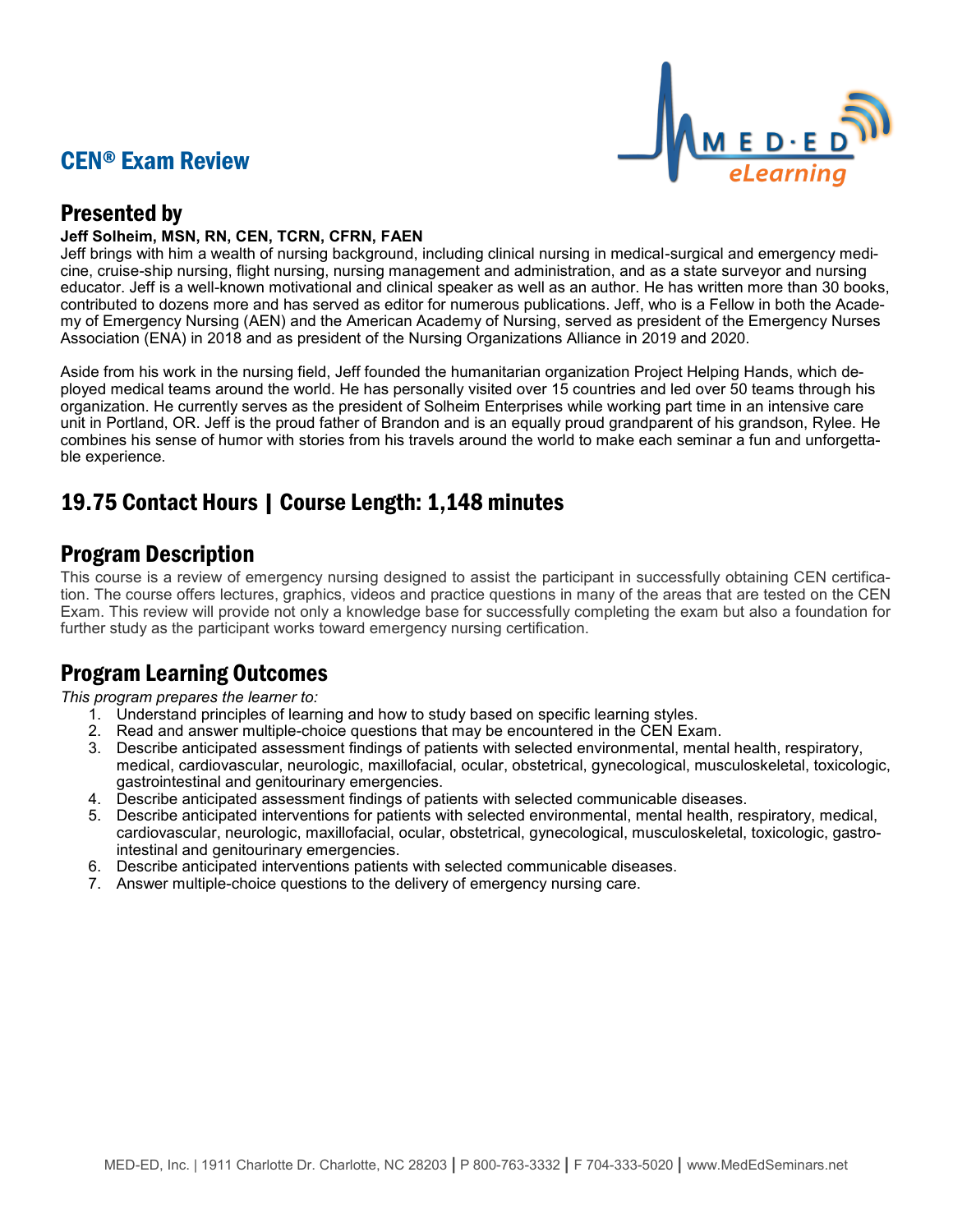## 1 Preparing for the Exam **36 minutes**

### **Module Description**

The CEN Exam consists of 175 multiple-choice questions. These questions can prove challenging, and potential test-takers must be prepared to face these challenges. This module gives the participant strategies for preparing to take the exam as well as strategies to successfully navigate the questions that are likely to be encountered.

### **Module Learning Outcomes**

*This module prepares the learner to:*

- 1. Identify specific learning style.
- 2. Verbalize strategies to maximize learning based on identified learning style.
- 3. Identify resources useful to studying for the CEN Exam.
- 4. Verbalize the appropriate process for registering for the CEN Exam.

## 2 Mental Health Emergencies **98 minutes**

### **Module Description**

The CEN Exam contains 11 questions related to caring for patients with mental health emergencies. This module will cover the physiology of mental health disorders as well as discuss assessment, care and evaluation of care for patients with mental health disorders. Topics will include mood disorders, thought disorders, situational crisis, the suicidal patient and the homicidal patient. The assessment, care and evaluation of care for patients with intentional ingestions, substance abuse disorders and withdrawal syndromes will also be covered.

### **Module Learning Outcomes**

*This module prepares the learner to:*

- 1. Verbalize types of mood disorders and how to care for patients who present with those orders.
- 2. Verbalize types of thought disorders and how to care for patients who presents with those disorders.
- 3. Define a situational crisis and factors that can precipitate such a crisis.
- 4. Identify individuals at high risk for suicide.
- 5. Describe manage of a patient who is either violent or potentially violent.
- 6. List the symptoms associated with five toxidromes (sympathomimetic, cholinergic, anticholinergic, opioid and sedative/hypnotic)
- 7. Identify antidotes for common ingestions.
- 8. List symptoms of alcohol and opioid withdrawal and how to care for patients undergoing withdrawal.

## 3 Environmental and Toxicology Emergencies and Communicable Disease **128 minutes**

### **Module Description**

The CEN Exam has 14 questions involving environmental and toxicology emergencies and communicable diseases. Emergency nurses are also faced with patients who present with a wide range of injuries related to environmental conditions, such as heat, cold, animals, water and noxious substances. This session is designed to prepare participants to answer questions related to these conditions, including assessment, intervention and evaluation of care. Emergency nurses are also on the front line of caring for communicable diseases and must be prepared to not only care for these patients but take precautions to protect themselves and others.

### **Module Learning Outcomes**

*This module prepares the learner to:*

- 1. Describe the physiology, assessment, care and evaluation of care for patients with burn, including thermal burns, electrical burns, chemical burns, inhalation injuries, carbon monoxide poisoning and cyanide exposure.
- 2. Describe the physiology, assessment, care and evaluation of care for patients with temperature-related emergencies, including heat exhaustion, heat stroke, frostbite and hypothermia.
- 3. Apply intervention strategies to a variety of FHR monitoring strips.
- 4. Describe the physiology, assessment, care and evaluation of care for patients with animal injuries, including envenomation, rabies and bite wounds.
- 5. Describe the physiology, assessment, care and evaluation of care for patients with communicable diseases, including viral hemorrhagic fevers, tuberculosis, bacterial infections and vaccine preventable diseases.

#### *(continued)*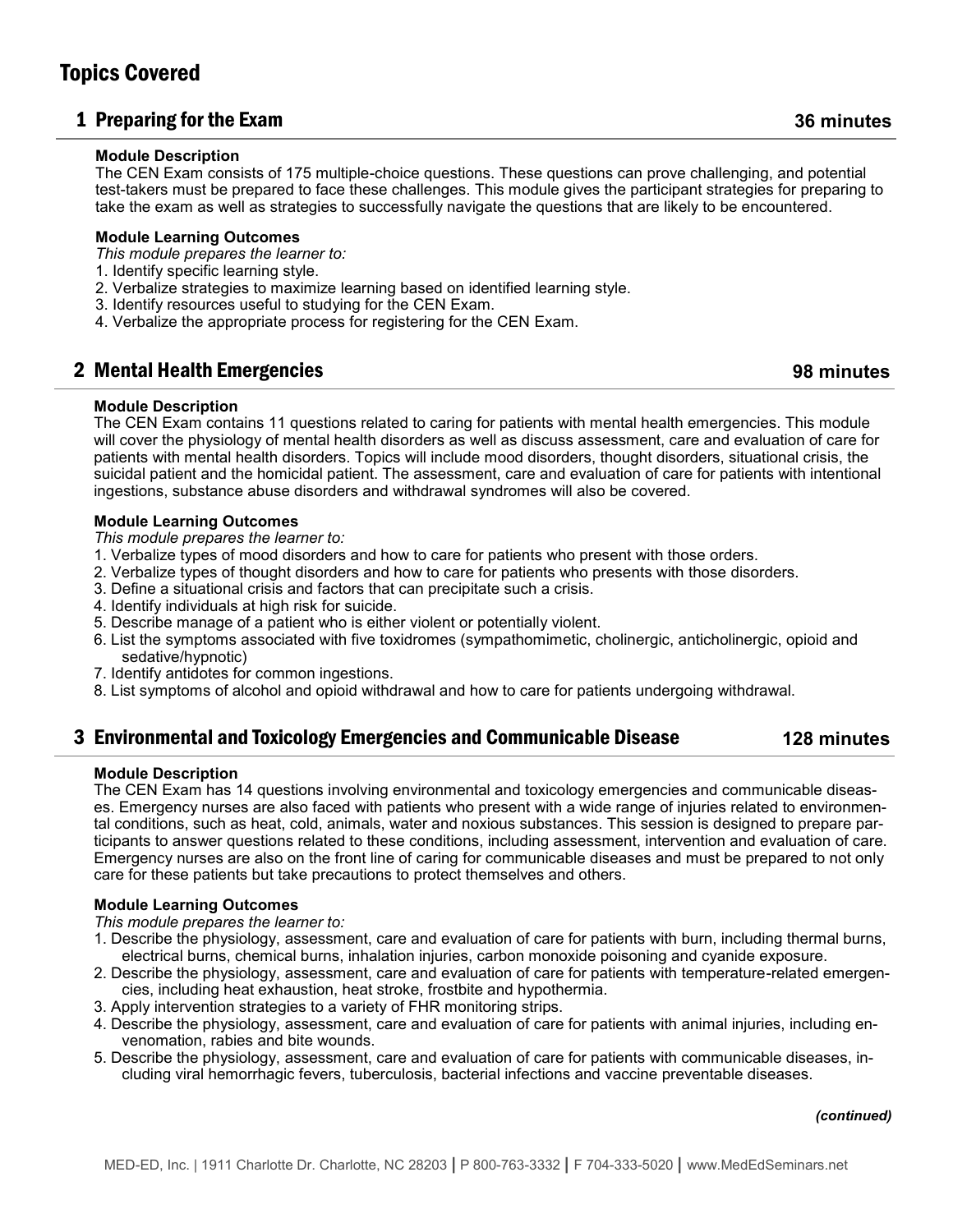## 4 Cardiovascular Emergencies **141 minutes**

### **Module Description**

The CEN Exam contains 19 questions related to cardiovascular emergencies. The content includes cardiovascular physiology, cardiovascular pharmacology, aortic emergencies, hypertensive emergencies, dysrhythmias, pericardial tamponade, endocarditis, pericarditis, blunt cardiac injury and coronary artery disease to peripheral vascular disease. This module will assist participants in understanding the various diseases that influence the cardiovascular system as well as the drugs used to treat them. Participants will be introduced to assessment of cardiovascular disorders, interventions that are appropriate for various cardiovascular disorders and methods for evaluating care given to patients with cardiovascular disorders.

### **Module Learning Outcomes**

*This module prepares the learner to:*

- 1. Define preload, afterload, cardiac output and stroke volume.
- 2. List treatments for bradycardic and tachycardic arrhythmias.
- 3. List drugs used to manage preload, afterload and contractility.
- 4. Describe the physiology, assessment, care and evaluation of care for hypertensive emergencies, myocardial infarctions, pericarditis, endocarditis, blunt cardiac injuries, peripheral vascular disease, pericardial tamponades and aortic dissections.
- 5. Describe the process of obtaining a right-sided and posterior electrocardiogram.

## 5 Medical Emergencies **113 minutes**

### **Module Description**

A total of 14 questions on the CEN Exam are related to medical emergencies. The section on medical emergencies covers a wide variety of material, including hematological emergencies, fluid and electrolyte emergencies, endocrine disorders, infections and sepsis, allergies and anaphylaxis. The pathophysiology of various medical emergencies will be covered as well as the assessment, intervention and evaluation of care for patients who present with medical emergencies.

### **Module Learning Outcomes**

*This module prepares the learner to:*

- 1. Discuss the physiology, assessment, care and evaluation of care related to disorders of the thyroid gland (thyroid storm and myxedema coma) and the pancreas (hypoglycemia, diabetic ketoacidosis and hyperosmolar hyperglycemic syndrome).
- 2. Discuss the physiology, assessment, care and evaluation of care for patients with sickle-cell disease, thrombocytosis, thrombocytopenia, genetic clotting disorders and coagulopathies.
- 3. Verbalize care strategies for patients who are immunocompromised.
- 4. Discuss the physiology, assessment, care and evaluation of care-related sodium, chloride, potassium, calcium and magnesium disorders.
- 5. Define the inflammatory response and how it relates to sepsis.
- 6. List components of the sepsis resuscitation bundles.
- 7. Discuss the physiology, assessment, care and evaluation of care related to an allergic reaction and anaphylaxis.

## 6 Neurological Emergencies **103 minutes**

### **Module Description**

The CEN Exam contains 18 questions related to neurological emergencies. These questions may be related to neurological trauma, acute neurological disorders or chronic neurological disorders. This session will present the pathophysiology of these diseases as well as prepare participants to answer questions related to neurological assessments, interventions for neurological disorders and evaluating the care given to patients with neurological disorders.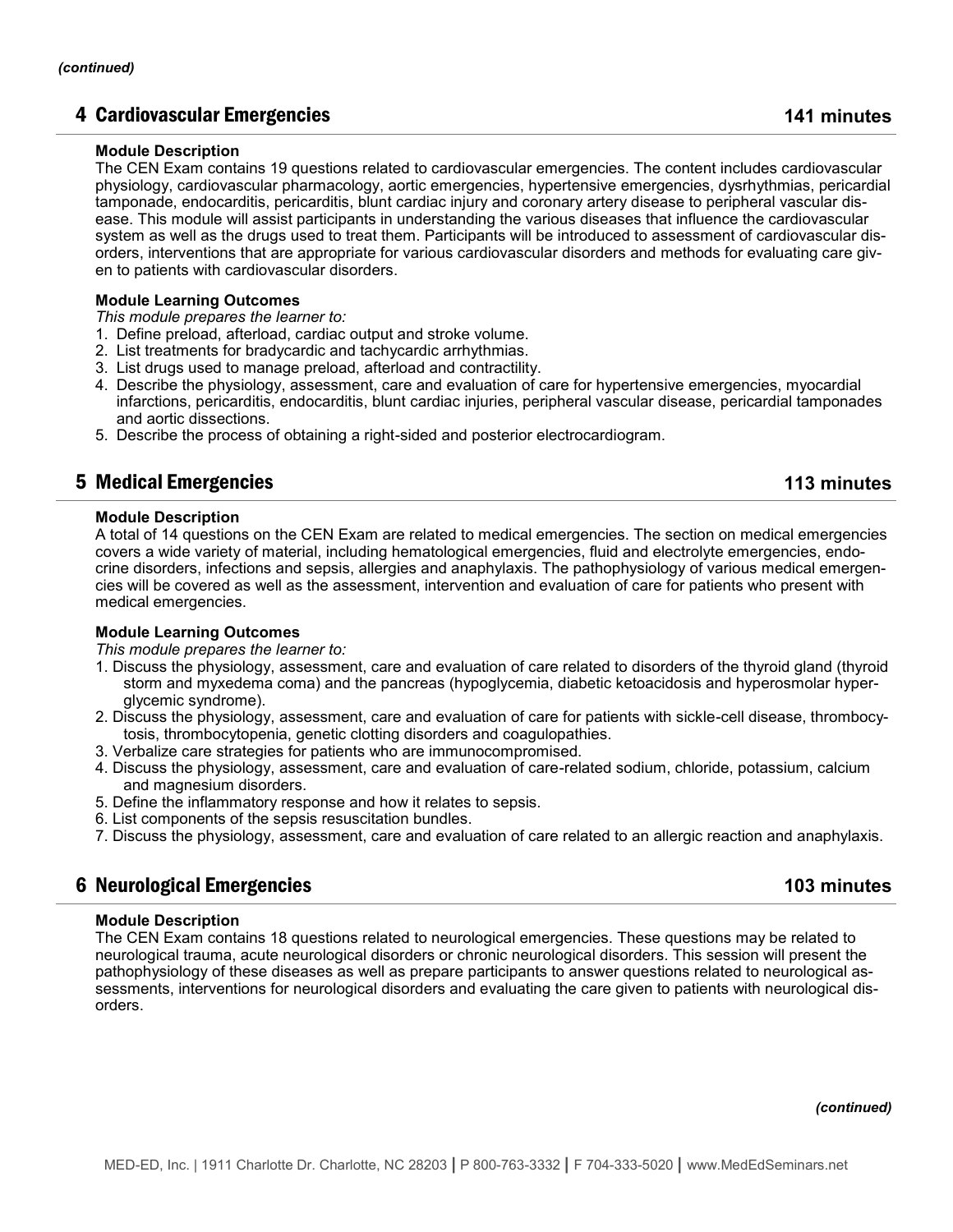#### *(continued)*

### **Module Learning Outcomes**

*This module prepares the learner to:*

- 1. Describe the physiology, assessment, care and evaluation of care for a patient with increased intracranial pressure (ICP).
- 2. Describe the physiology, assessment, care and evaluation of care for patients with neurological trauma, including skull fractures, focal brain injuries, diffuse brain injuries and meningeal bleeding.
- 3. List types of spinal cord injuries.
- 4. Describe assessment, care and evaluation of care for patients with spinal cord injuries.
- 5. Define neurogenic shock.
- 6. Verbalize care for patients with neurogenic shock.
- 7. Describe the physiology, assessment, care and evaluation of care for patients with neurological disorders, including transient ischemic attacks, stroke, seizures, meningitis, headaches, myasthenia gravis, multiple sclerosis, amyotrophic lateral sclerosis (ALS) and Guillain-Barré syndrome.

## 7 Maxillofacial and Ocular Emergencies **101 minutes**

### **Module Description**

The CEN Exam contains 11 questions related to maxillofacial and ocular emergencies. The pathophysiology of disorders related to ears, eyes, nose, mouth, throat and cranial nerves will be covered in this session as will assessment of the face and eyes, interventions for these disorders and evaluation of care for interventions related to disorders of the face and eyes.

#### **Module Learning Outcomes**

*This module prepares the learner to:*

- 1. Describe assessment of various cranial nerves.
- 2. Describe the physiology, assessment, care and evaluation of care for cranial nerve disorders.
- 3. Describe the physiology, assessment, care and evaluation of care for ocular disorders, including corneal abrasion, corneal ulceration, ocular infections, retinal detachment and central retinal artery occlusion.
- 4. Describe the physiology, assessment, care and evaluation of care for increased intraocular pressure.
- 5. Describe the physiology, assessment, care and evaluation of care for maxillofacial infections, including dental abscess, peritonsillar abscess, periorbital abscess, sinusitis and Ludwig's angina.
- 6. Describe the physiology, assessment, care and evaluation of care for patients with disorders of the ear, including ear infections and labyrinthitis.
- 7. Describe the assessment, care and evaluation of care for patients with an epistaxis.
- 8. Describe the assessment, care and evaluation of care for patients with maxillofacial trauma.

## 8 Respiratory Emergencies **68 minutes**

### **Module Description**

The CEN Exam has 18 questions that fit the category of respiratory emergencies. These questions may range from trauma to the respiratory system, chronic respiratory disorders or acute respiratory problems. This session will cover the pathophysiology of respiratory disorders, respiratory system assessments, interventions for respiratory disorders and evaluating the care given to patients with respiratory problems.

### **Module Learning Outcomes**

*This module prepares the learner to:*

- 1. Analyze a blood gas abnormality by looking at blood gas values.
- 2. Describe the physiology, assessment, care and evaluation of care related to respiratory disorders, including respiratory infections, chronic obstructive pulmonary diseases, pulmonary hypertension, reactive airway disease, airway obstructions, pulmonary emboli and pulmonary edema.
- 3. Describe the physiology, assessment care and evaluation of care related to pulmonary trauma, including pneumothorax, hemothorax and diaphragmatic rupture.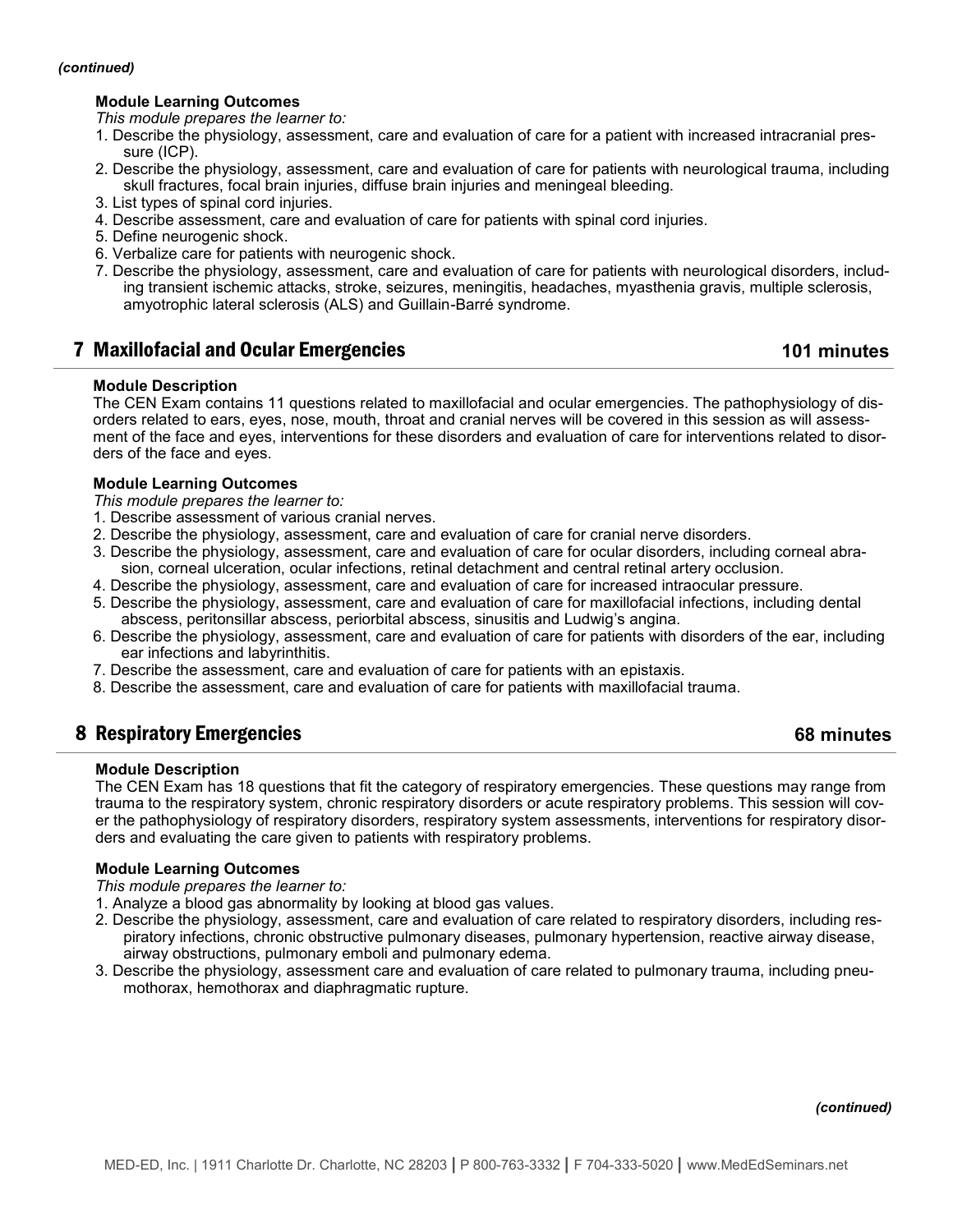## 9 Gastrointestinal, Genitourinary, Obstetrical and Gynecological Emergencies **131 minutes**

### **Module Description**

The CEN Exam contains 18 questions involving gastrointestinal, gynecological, obstetrical and genitourinary emergencies. This session will discuss disorders and emergencies involving all of these body systems as well as the assessment, interventions and evaluation of care for these disorders and emergencies.

### **Module Learning Outcomes**

*This module prepares the learner to:*

- 1. Recognize symptoms and treatments for gastrointestinal bleeding, pancreatitis, peritonitis, liver disorders, appendicitis, diverticulitis, bowel obstructions and conditions that lead to severe vomiting.
- 2. Recognize symptoms and treatments for genitourinary infections, priapism, testicular torsion and a fractured penis.
- 3. Recognize symptoms and treatments for an ovarian cyst, ovarian torsion, dysfunctional uterine bleeding and pelvic inflammatory disease.
- 4. Recognize symptoms and treatments for hyperemesis gravidarum, vaginal bleeding during pregnancy, ectopic pregnancies, hypertension during pregnancy, placenta previa, placenta abruption, emergency delivery, neonatal resuscitation and postnatal care.
- 5. Discuss types of injuries related to the gastrointestinal and genitourinary trauma and how to provide care to patients experiencing these injuries.
- 6. Relate facts related to traumatic injuries sustained during pregnancy.

## 10 Musculoskeletal and Wound Emergencies **75 minutes**

### **Module Description**

The CEN Exam contains 13 questions related to musculoskeletal and wound emergencies. These disorders can range from simple lacerations and contusions to sprains, strains, fractures and amputations. Complications, such as osteomyelitis, infections and compartment syndrome, will also be covered. Topics will range from pathophysiology to assessment to interventions to evaluation of care related to orthopedic and wound disorders..

### **Module Learning Outcomes**

*This module prepares the learner to:*

- 1. Define common musculoskeletal injuries.
- 2. Verbalize discharge instructions for patients with musculoskeletal and wound emergencies.
- 3. Describe the process for assessment peripheral nerves following a musculoskeletal or wound emergency.
- 4. Describe the physiology, assessment, care and evaluation of care for patients with dislocations, subluxations and fractures.
- 5. Describe the physiology, assessment, care and evaluation of care for patients with complications associated with musculoskeletal injuries, including compartment syndrome, blood loss and open fractures.
- 6. Verbalize wound care principles.

## 12 Professional Issues **154 minutes**

### **Module Description**

The CEN Exam has 14 questions that fit the category of professional issues. Emergency nurses are faced with challenges that extend beyond physical illnesses. They must deal with the assessment and treatment of pain, have knowledge of various legal and ethical issues and be prepared for unusual situations, such as disasters and transfers. This section will present the theory for professional issues that may be encountered on the CEN Exam..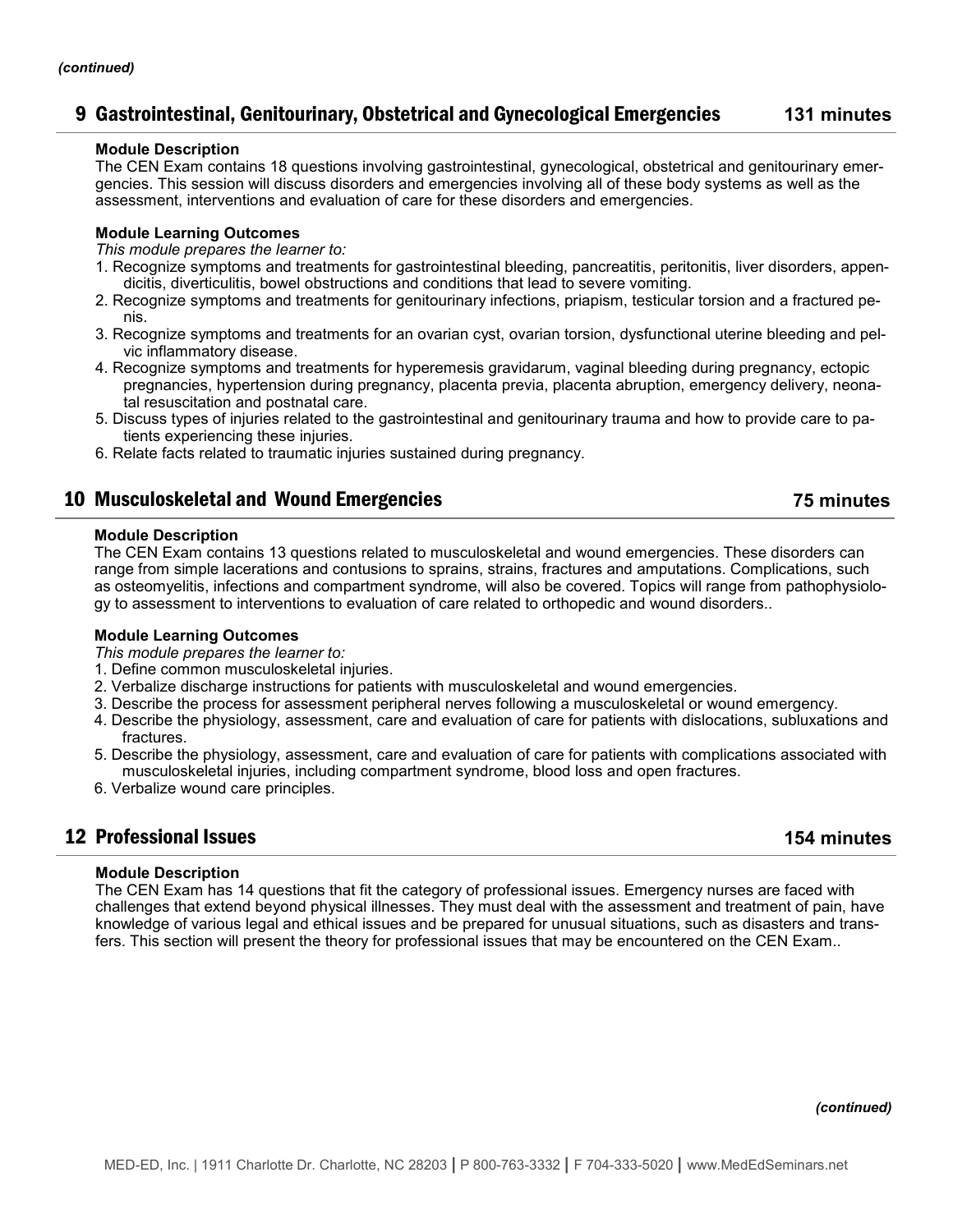#### *(continued)*

### **Module Learning Outcomes**

*This module prepares the learner to:*

- 1. Recognize and manage ethical dilemmas.
- 2. Recognize the symptoms and management of the impaired nurse.
- 3. Understand ways to reduce workplace violence.
- 4. List the symptoms and management of post-traumatic stress disorder (PTSD), compassion fatigue and burnout.
- 5. Define "just culture."
- 6. Discuss end-of-life care.
- 7. Verbalize the process of collecting forensic evidence in the emergency department.
- 8. Differentiate between patient safety, patient satisfaction and risk management.
- 9. Define legal issues involved in providing emergency care such as COBRA/EMTALA, HIPPA and consent for care.
- 10. List ways to increase safety in transitions of care.
- 11. List symptoms of abuse as well as human trafficking.
- 12. Define terms associated with gender equity.
- 13. List the four stages of disaster management.
- 14. List the four steps of performance improvement.